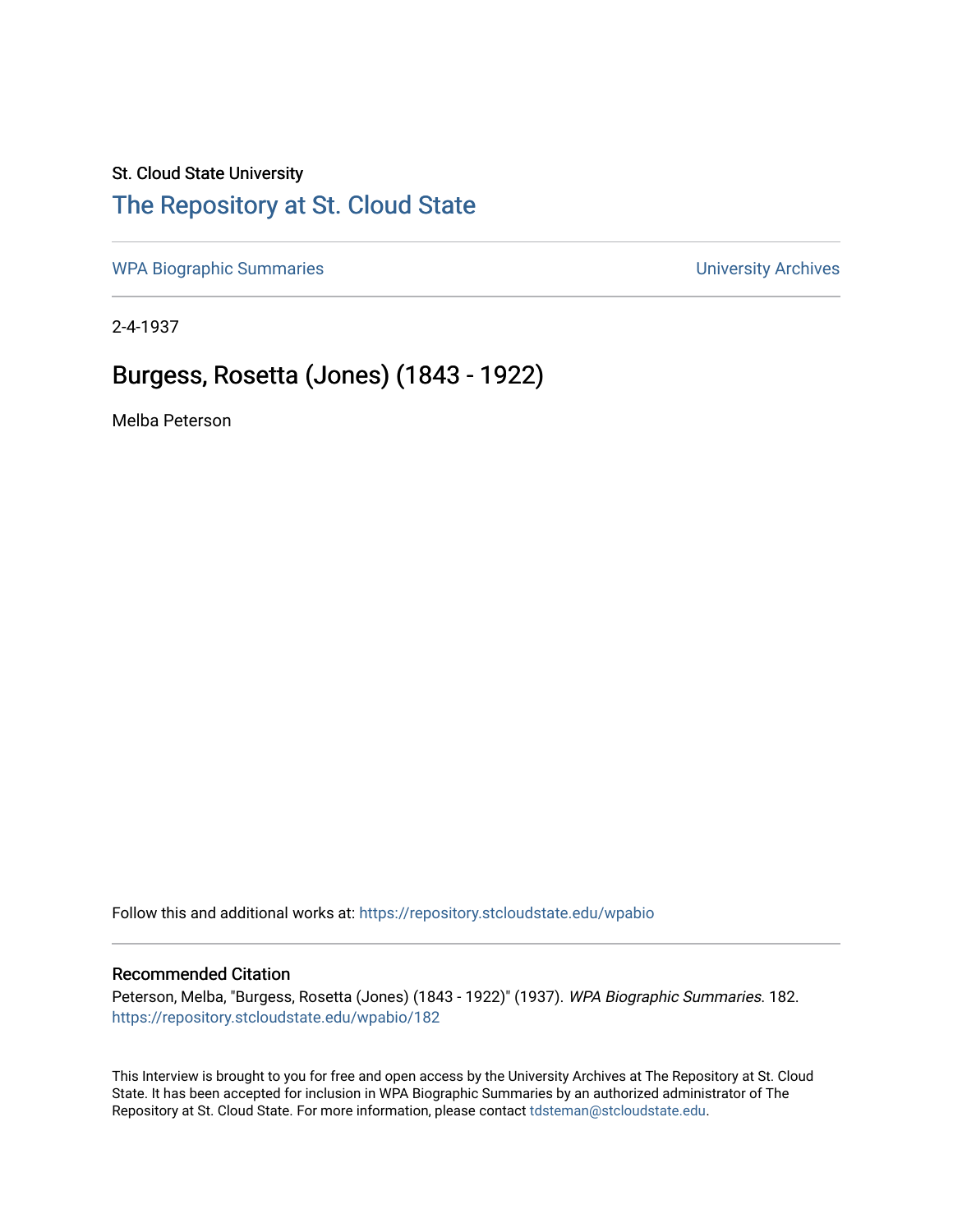BURGESS, ROSETTA (JONES)

#### File NO.  $B-188$

Rosetta Jones was born in Rock Stream, Yates County, New York on July 8, 1843. She went to Illinois with her parents in her early childhood.

On February 8, 1864, Rosetta Jones was married to Aaron L. Burgess. Five children were born of whom Vernon L. Burgess of Sauk Centre, is the only living child.

In 1869, they came to Minnesota, during the turbulent period following the Civil War and Indian outbreak. They settled in Blue Earth county.

In 1879, they moved to Sauk Centre. They lived here until 1897, when they moved to Sisseton, South Dakota.

Aaron Burgess died in 1904. Rosetta (Jones) Burgess then moved to Wyndmere, North Dakota where she lived until 1914, when she moved to Alexandria, Minnesota.

In 1921, Rosetta (Jones) Burgess moved back to Sauk Centre where she lived until her death on April 13, 1922.

> Interviewed: Mrs. Ivy (Parker) Burgess (A daughter-Date: February 4, 1937  $in-1$  $av)$  $By:$ Melba Peterson

Publication Granted